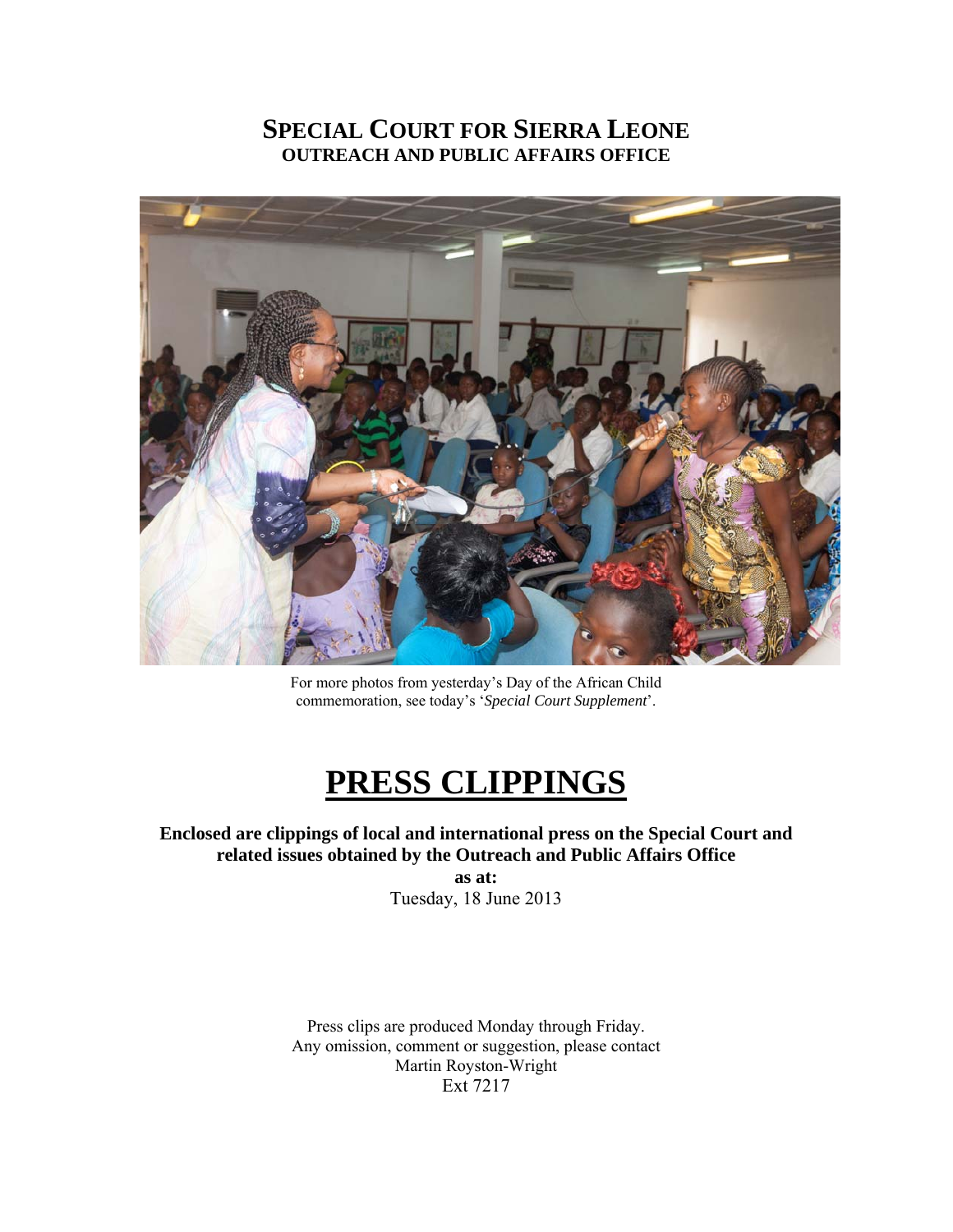| <b>International News</b>                                                                  |              |
|--------------------------------------------------------------------------------------------|--------------|
| International Criminal Court postpones pretrial hearing for African warlord / Star Tribune | Page 3       |
| Escaped Nazi War Criminal Found in Minnesota/ Associated Press                             | Page 4       |
| AU and ICC: Election Violence in Africa / The Southern Times                               | Pages 5-8    |
| The Globalisation of Justice / The Independent                                             | Pages $9-10$ |
| Rwanda: ICTR Judge Accused of Letting Top Suspects Free / The New Times                    | Pages 11-12  |
| Don't Dismiss Ex-Yugoslavia Tribunal So Readily / The Daily Star                           | Pages 13-14  |
| <b>Special Court Supplement</b>                                                            |              |
| Day of the African Child Commemoration at the Special Court / OPA                          | Page 15      |

 $\mathbf{I}$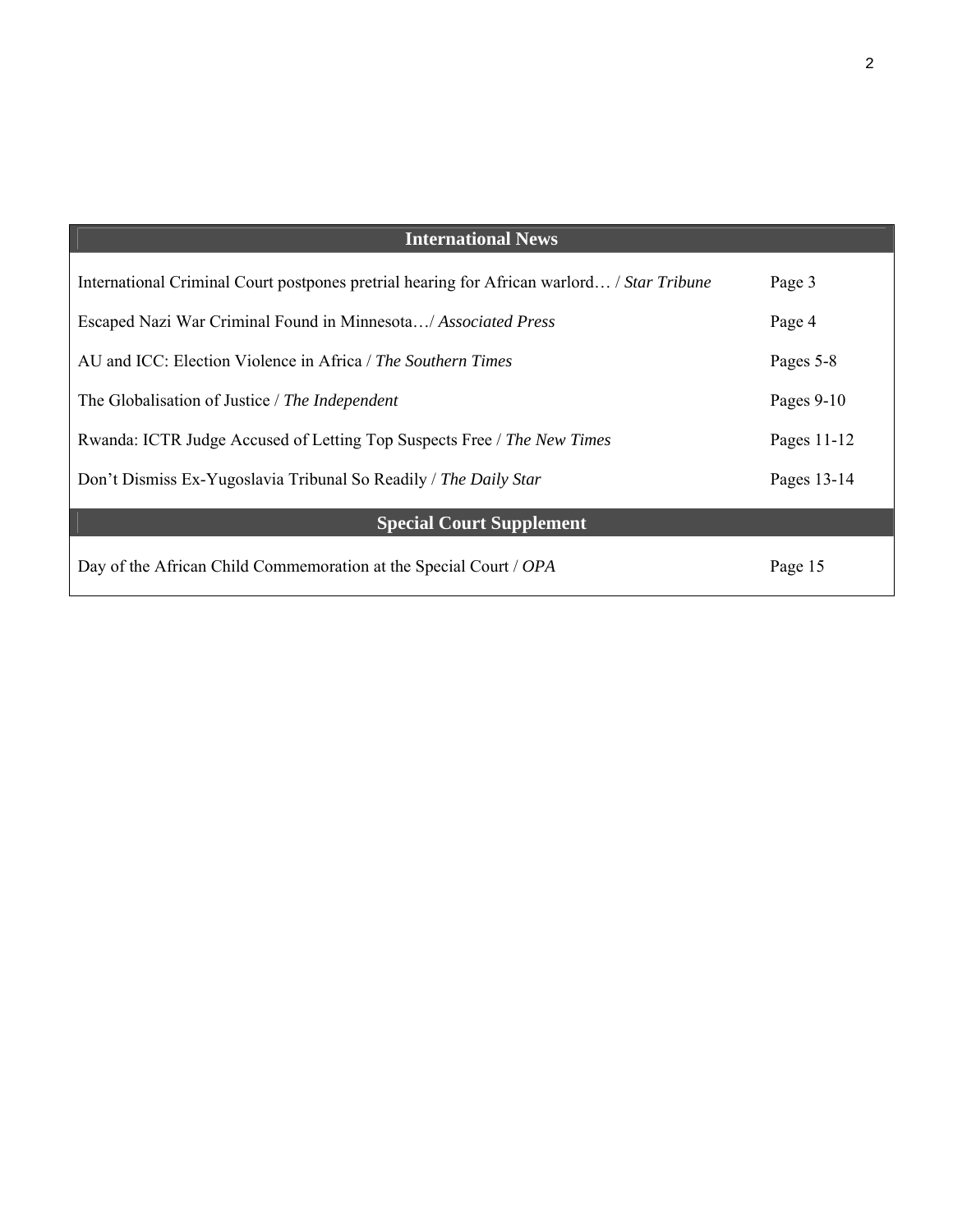Star Tribune Tuesday, 18 June 2013

### **International Criminal Court postpones pretrial hearing for African warlord Bosco Ntaganda**

THE HAGUE, Netherlands — The International Criminal Court has pushed back a crucial preliminary hearing of evidence against an African warlord known as "The Terminator" to give prosecutors more time to prepare their case.

The court announced Tuesday that the date of the so-called confirmation of charges hearings against Bosco Ntaganda has been put back to Feb. 10 next year. It had been due to start Sept. 26.

The hearing is intended to let judges weigh if there is enough evidence to put Ntaganda on trial.

Rwandan-born Ntaganda was first indicted in 2006 on charges of recruiting and using child soldiers in Congo's eastern province of Ituri. Last July prosecutors added charges of murder, rape, sexual slavery, persecution and pillaging, in 2002-2003.

He turned himself in in March and is in custody.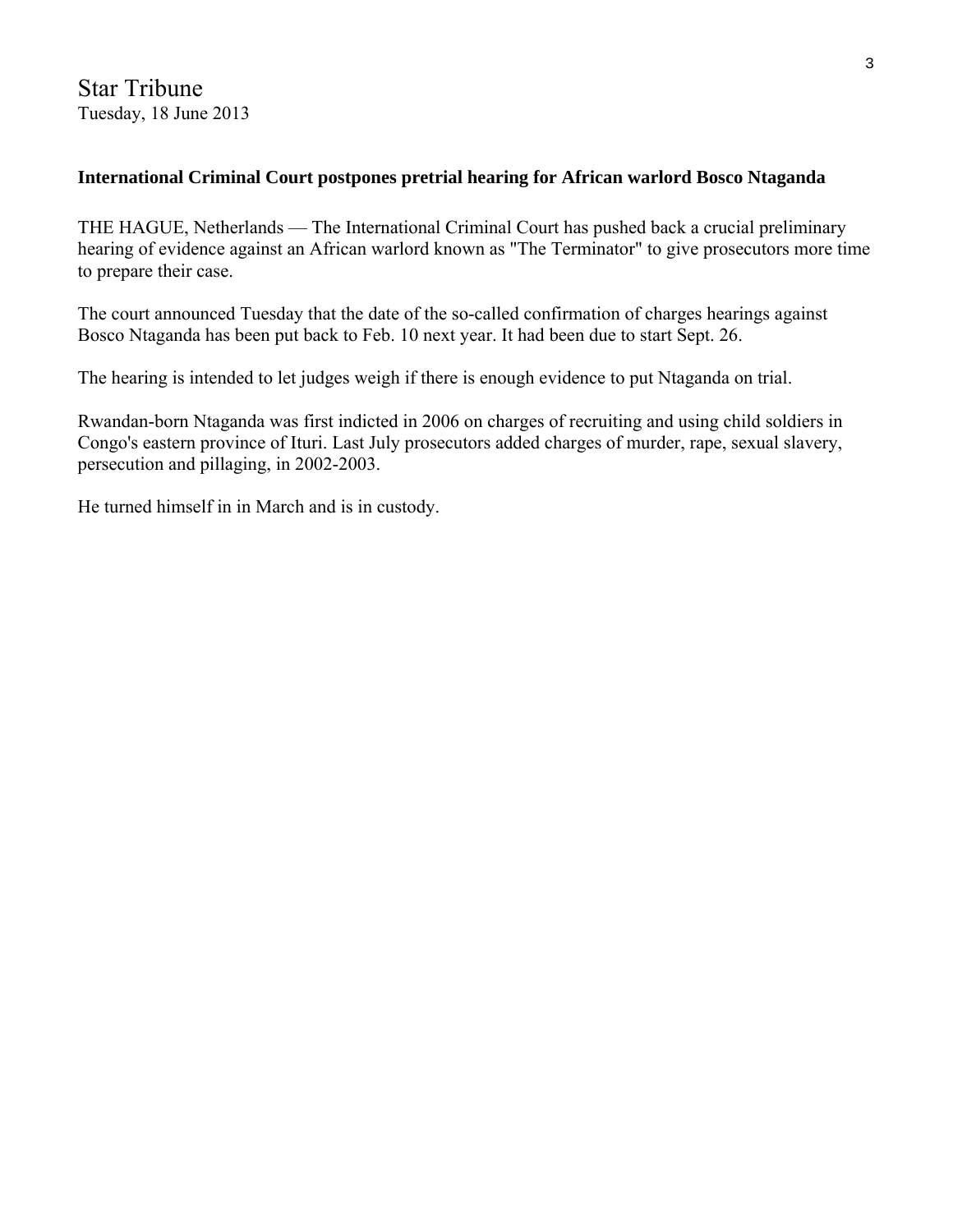### **Escaped Nazi War Criminal Found in Minnesota Did Terrible Job of Hiding War Crimes**

The Associated Press has discovered a Nazi living in Minnesota. Michael Karkoc, 94, lied to American officials about his World War II activities in order to emigrate and actually commanded a notorious SS unit that (as notorious SS units are wont to do) committed numerous war crimes.

How was Karkoc found after so long? He has violated a couple of the most basic tenets of Concealing Your War Crimes. Rule No. 1: Do not write a memoir about your war crimes:

 In a Ukrainian-language memoir published in 1995, Karkoc states that he helped found the Ukrainian Self Defense Legion in 1943 in collaboration with the Nazis' feared SS intelligence agency, the SD, to fight on the side of Germany -- and served as a company commander in the unit, which received orders directly from the SS, through the end of the war.

 It was not clear why Karkoc felt safe publishing his memoir, which is available at the U.S. Library of Congress and the British Library and which the AP located online in an electronic Ukrainian library.

The memoir does not detail the crimes themselves, but it does extensively record his service in units whose members are banned from emigrating to the U.S. and about which Karkoc lied in order to enter the country.

And really, what is the cost-benefit calculus of publishing a memoir like that? You're not going to become the Elizabeth Gilbert of sadistic Ukranian Nazi stooges. The best-case scenario when you're writing a memoir like that is that nobody reads it. (The corollary to Concealing Your War Crimes rule No. 1: If you must write a memoir about your war crimes, do not publish it.)

Concealing Your War Crimes rule No. 2: Come up with a good cover story. You've got the wrong guy! You were a double agent! Something better than this:

 Karkoc now lives in a modest house in northeast Minneapolis in an area with a significant Ukrainian population. Even at his advanced age, he came to the door without help of a cane or a walker. He would not comment on his wartime service for Nazi Germany.

"I don't think I can explain," he said.

You've had 70 years to plan for this scenario and the best line you've come up with is "I don't think I can explain"?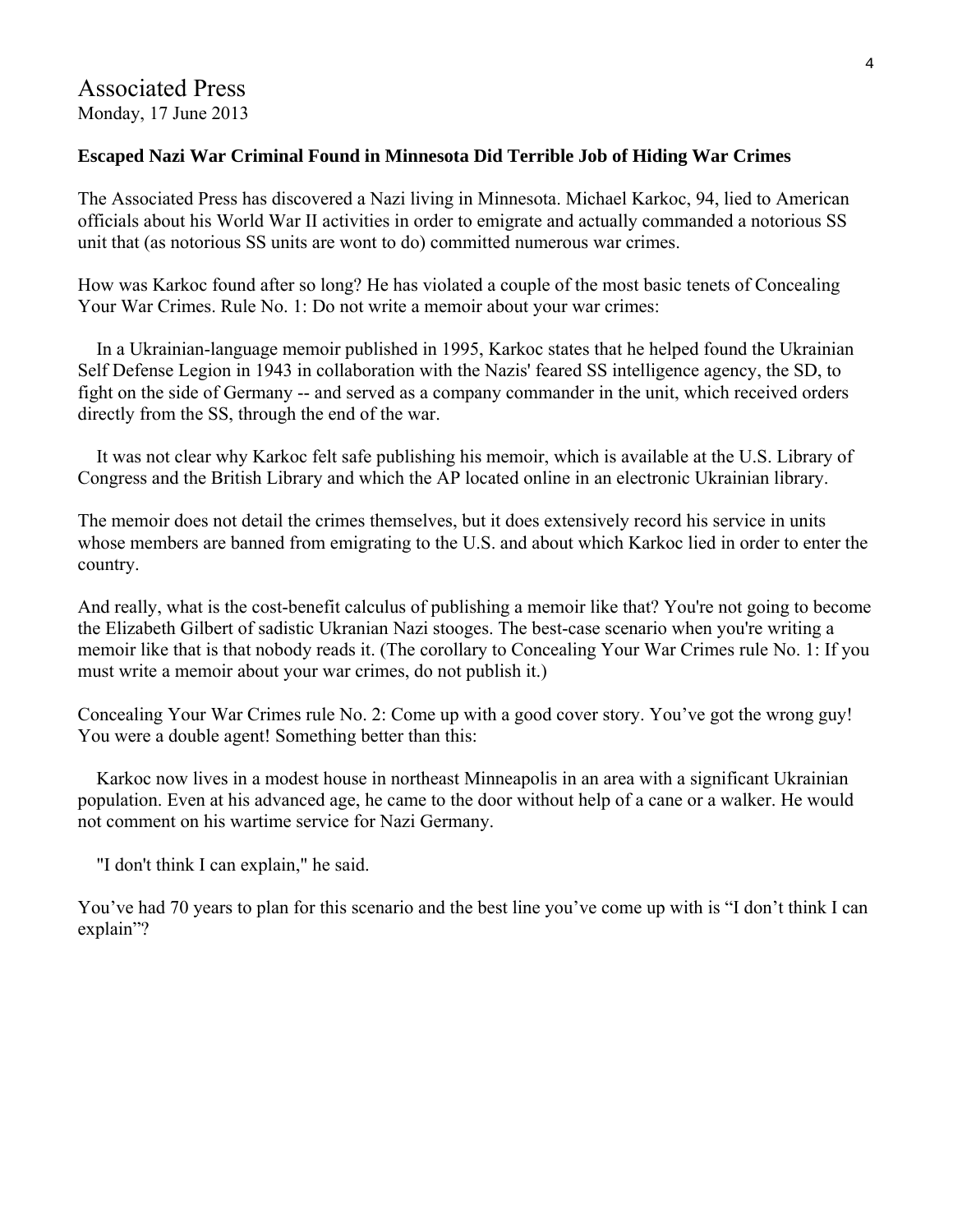### The Southern Times Monday, 17 June 2013

### **AU and ICC: Election Violence in Africa**

The Guardian of May 28, 2013 carried a story recording the African Union outrage on the ICC's global prosecution of those charged with crime against humanity.

The African Union, reports The Guardian, "has accused the International Criminal Court (ICC) of 'hunting' Africans because of their race and hence, it expressed opposition to plans by the Court to try Kenya's President Uhuru Kenyatta on charge of crimes against humanity.

"The chairman of the body and Ethiopia's Prime Minister Hailemariam Desalegu, who disclosed this at the end of the AU Summit, said African leaders would raise their concerns with the United Nations (UN) … Kenyatta is due to be tried in July on charges of crime against humanity".



The African Union's position in no way is taken as dismissal of the charge against the Kenyan President. It has stated that such crimes to which Uhuru Kenyatta is possibly culpable should be prosecuted by the Kenyan Courts.

The reality of such alternate suggestions of venue for the trial must be accepted. The government of Kenya is not likely to convict the President on what is a political charge, a crime arising out of electoral conflicts.

Is it not this probability that "crimes against humanity" are not likely to be justly prosecuted by national courts that led to the establishment of the ICC in the first place? Africa has recorded more than its share of conduct that can be described as crimes against humanity.

We only need to remember the course of conflicts in Somalia, Sudan, Rwanda, Sierra Leone, and Liberia to be aware of their genocidal consequences.

Such crimes have been recorded in Balkan's Central America and in the regime change conflicts of Libya, Iraq, Afghanistan and in the ongoing civil war in Syria and the Arab- Palestinian conflicts.

Africa's disquiet concerning the history of the ICC thus far is accounted for principally by two noticeable facts:

(1) That the ICC has not brought such charges and sought to try the Heads of Government of the major powers like US and Russia.

(2)That Africans are preponderantly the ones so charged.

"The British Broadcasting Corporation (BBC) cited Hailemariam as saying at the AU submit in Ethiopia's capital, Addis Ababa, that African leaders had expressed regret that out of those indicted by the ICC, '99 percent are Africans'."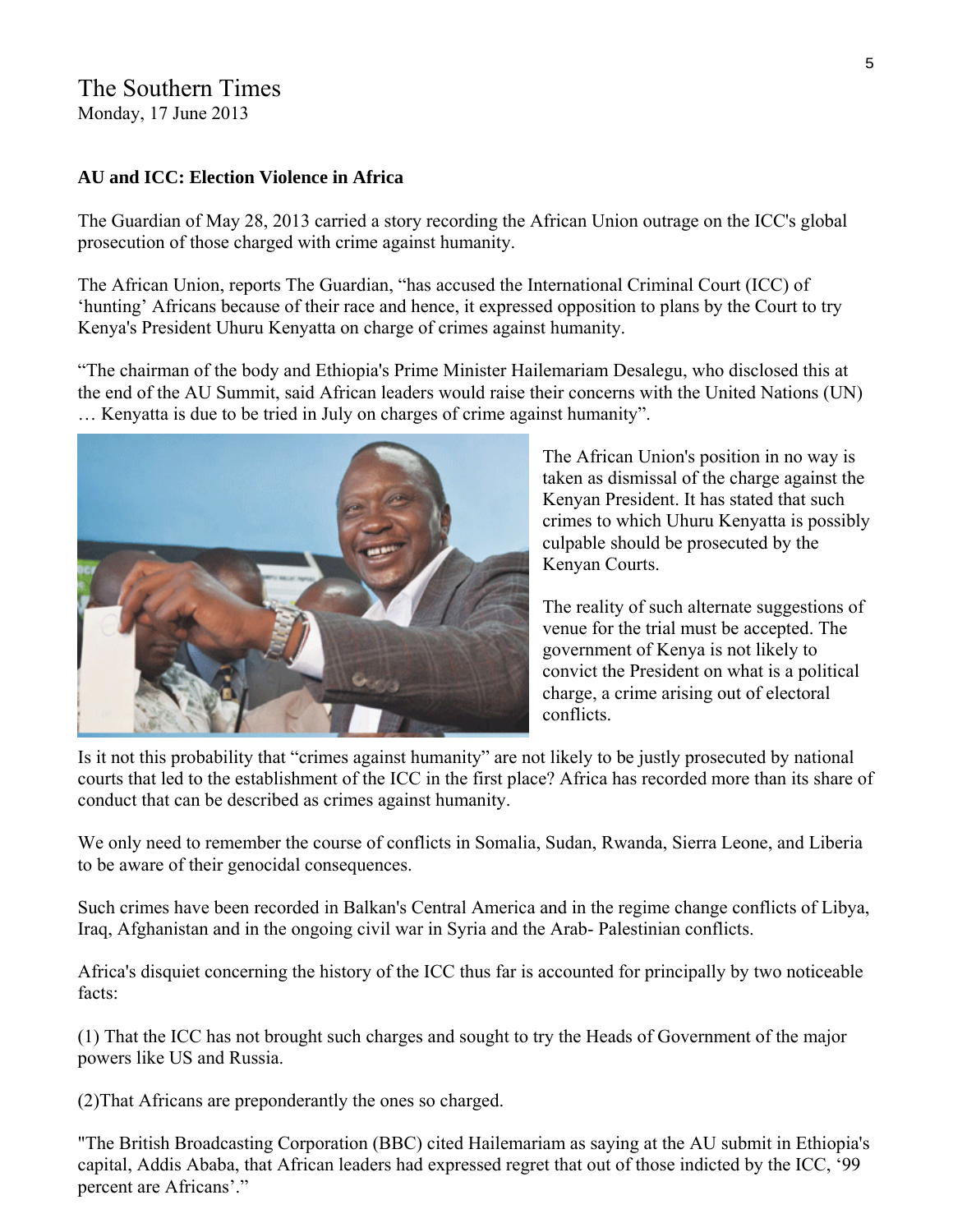Why is this the case? Is this a reflection in the international societies of a racialist structure of power where the courts disproportionately indict and convict the weak while being protective of the strong?

Perhaps, this disproportion in the indictment and conviction rates is what has led the African Leaders to draw the conclusion that the bias of the ICC is a reflection of the racialist infrastructure of the ICC "jurisprudence".

I believe the AU have good grounds to be worried about this imbalance in the ICC "judgments on the issues of crimes against humanity but I also believe the AU's case be better argued.

The first port of call in the argumentation is the issue of what constitutes the humanity that is the aggrieved. What is this humanity? Is it an abstract concept?

Is it a codification of the human conscience about human rights? Should not the victim of the crime against humanity be the specifically affected by the conduct of the "criminal"?

The Guardian's quote of the AU Chairman in this regard is relevant to the question of whose humanity had been affected by the crime.

"According to the Chairman, the ICC is 'chasing' Kenyatta and his deputy William Ruto, despite the fact that the rival Kalenjin and Kikuyu ethnic groups - who had fought after the 2007 election had come together to vote for him in the March (2013) polls.

"Kenyatta and Ruto were on opposite sides in the 2007 election, after which some 1 000 people were killed and 600 000 people fled their homes".

It should stand to reason that it is the process of the electoral contestations of these two rival groups that should be criminalised because of the outcome of their political rivalry.

If the two groups who were rivals in 2007 have become partners in the pursuit of their electoral interest in 2013, this fact shows that the two ethnic groups are not in inhuman enmity with each other and that the issue of inhumanity in conduct and the criminalisation of such conduct has to be addressed on a case by case basis most importantly in the specifics of the Kalenjin and Kikuyu contestations.

Herein lies a structural problem, that is thus phrased.

If the purpose of the ICC's criminalisation of the outcomes of particular courses of political contestations is to discourage particular structuring of political rivalries, can the ICC's objective be realised by law?

Can permissible structuring of political contestation be legislated for all countries?

And even if this were possible, can autonomy of action in the pursuit of sovereign interests, and interest of sovereigns be legally determined without the ICC becoming the Almighty Sovereign?

There is however the difficulty of attempting to "hold a moon beam" in the hand through post facto criminalisation of political struggles and their outcome by the court.

As the case of the Kalenjin and Kikuyu conflict shows, conduct is not essentialist but situation-specific and the two ethnic groups who were sworn enemies in 2007 are in 2013 political friends.

Third party views of relations between the Kalenjins and Kikuyus differ essentially from parties-inconflicts views.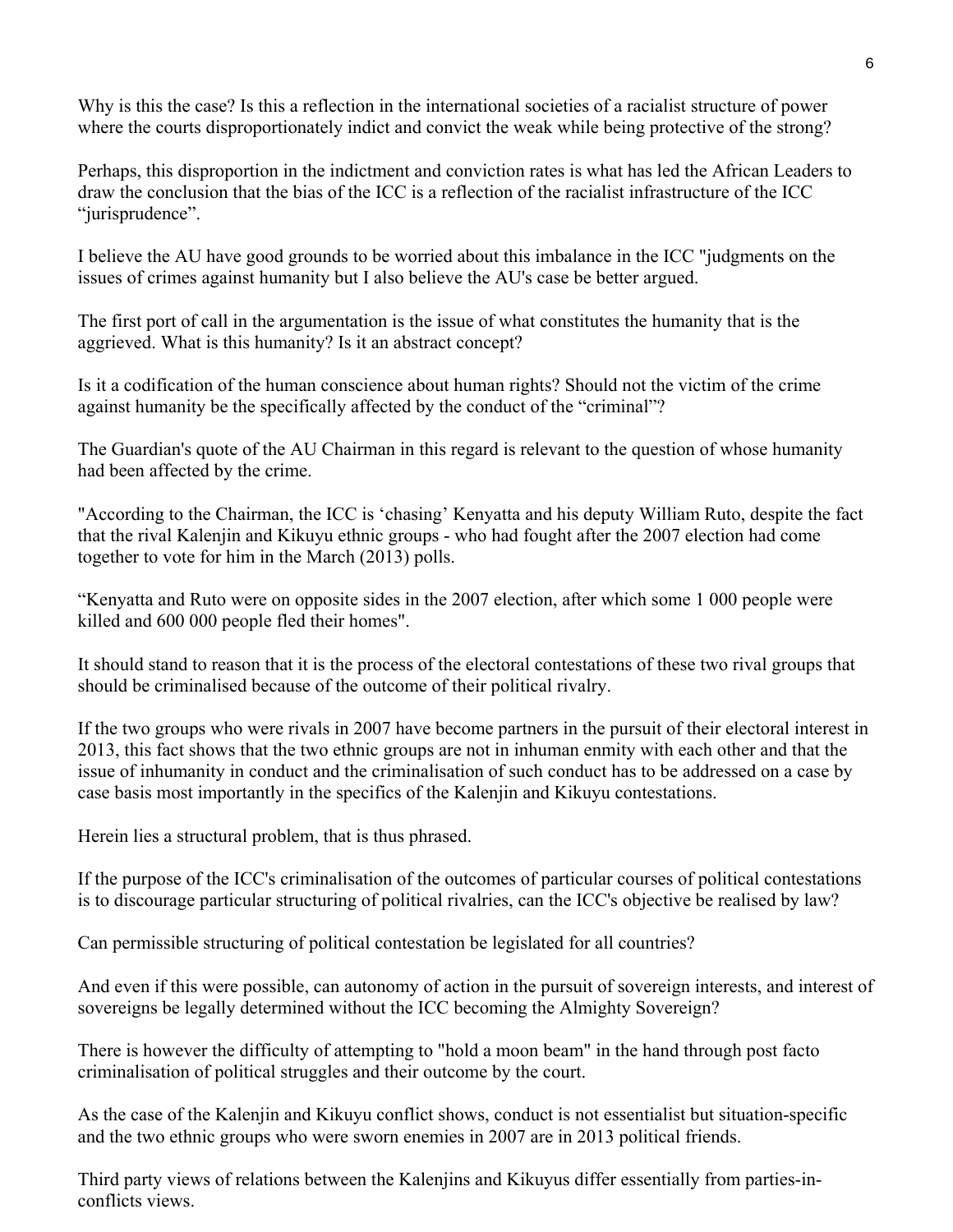The question then is why third party interests in specific courses of conflicts should be privileged above the Parties in Conflict Interest in the same course of conflict?

Implicit in the fundamentals of the ICC is a superior-subordinate hierarchy of a sovereign court and subject nations.

What is defended in the establishment of the ICC is orders of subordination of the lesser powers permitted by the great powers whose affairs are outside the practical jurisdiction of the ICC.

This is how African politicians come to form the core of indictable subjects of the ICC, and why none of the permanent members of the Security Council has been indicted by the court.

We have thus far not addressed the two substantive issues that should constitute the principal objections of the African Union to be discussed with the United Nations.

### **They are namely:**

(1)The value of the human in polities national and international;

(2)Why electoral politics in Africa generate conflicts that easily escalate into vicious courses of war and violence.

These issues of values touch on what is substantively the right of communities, nations, imperial states or corporate entities.

We need to be clear on what can be practically considered to be a right that can be qualified as divine, sovereign, national or human.

A right can only said to be a right if threatened can be defended by the Owners and when abridged can be restored by the owners of such rights.

A right to life is a right if threatened can be defended by the persons possessing such right and if abridged can be restored by the person possessing such right.

It is clear from such usage that a right secured by a third party is not a right but a statement of status, a normative ascription.

The power to secure the right and to defend its abridgment is inherent in the assertion of a right.

Rights postulated as a possession of individuals or groups by third parties who are covenanted to defend and maintain that right demonstrably deserve to be defined as right, be it of a class or humanity.

The problem is that there is no third-party agent covenanted to secure, protect and defend the right of humanity and to place such covenants above its responsibility to its nation.

Human rights are not political rights secured by government as rights have been defined in this essay.

Thucydides continues to have the last say - the weak suffer what they cannot avoid, and the strong do what they cannot be prevented from doing.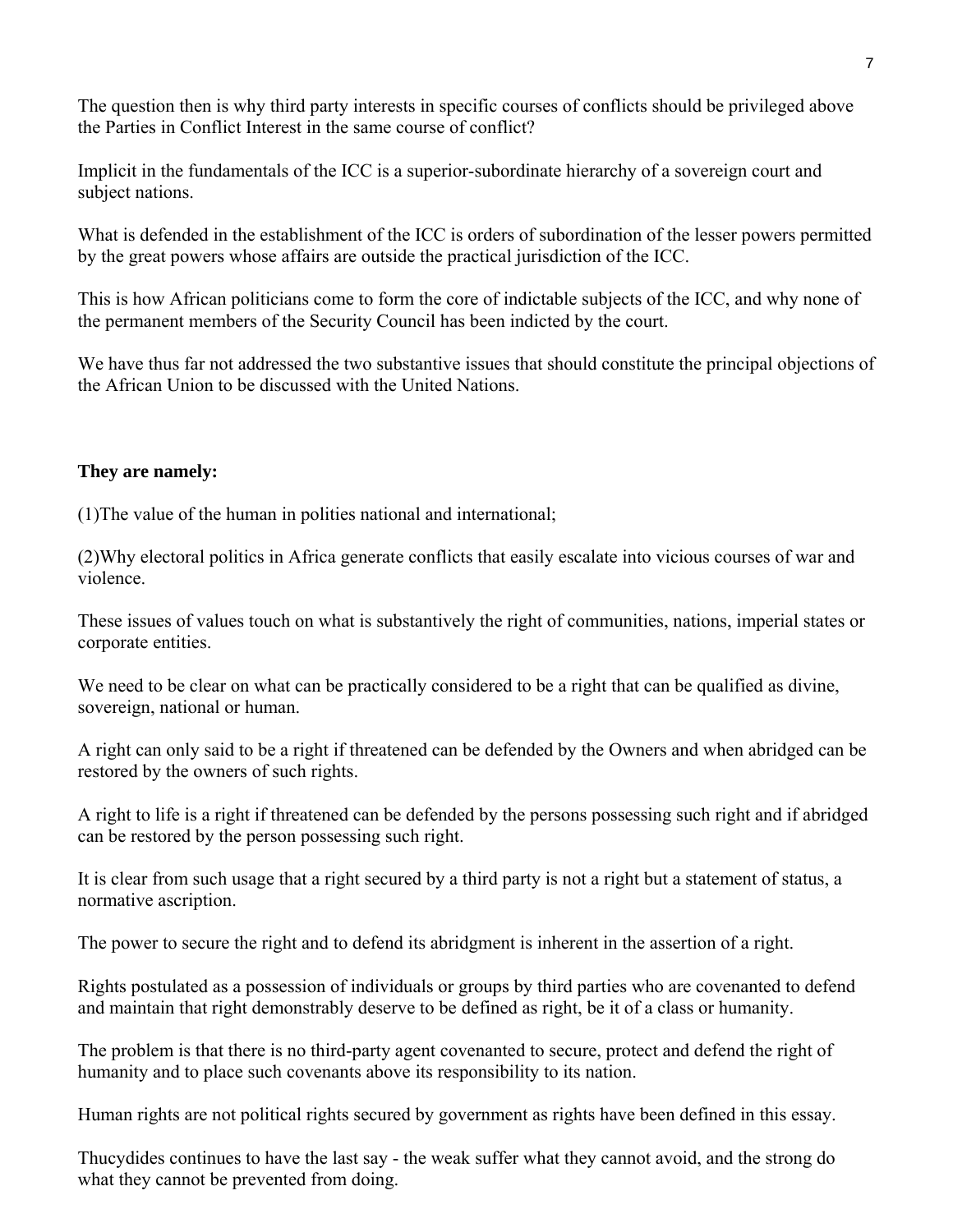This addresses the issue of the value of rights, in national and international jurisprudence and diplomacy.

The point is that the giving of laws and their implementation are functions of givers not those of subjects.

The second issue addresses electoral violence in Africa.

Electoral contestations escalate into contestation for leadership, because the questions of Who Rules African Countries have remained unresolved and this is so because of the circumstance of the granting independence to countries who were provinces of empires.

Decolonisation of provinces left unresolved who would rule the ex-colonies!

This was the type of decolonisation sanctioned by the Allied Powers who also set up the post-World War II order.

This is why there is much hypocrisy in the assigning of criminality to Africans without the West recognising why Who Governs Elections in Africa's ex-colonial countries become Who Rules Elections.

Elections in the West are strictly about office holding at the pleasure of the electorate.

But make elections into the British Parliament or the US Congress a process of resolving Who Rules the Country, elections in the US will be more Kenyan because US electors control more lethal weapons of war than any African group of politicians could ever muster.

The African Union should highlight in their dialogue with the UN the causal responsibility of the permanent members of the Security Council for this state affairs in Kenya's elections in particular and elections in Africa's ex-colonies in general.

This is the argument that is to be made against the granting to the ICC the license to hunt African leaders who are yet to understand why elections in their domains are always violent. – Vanguard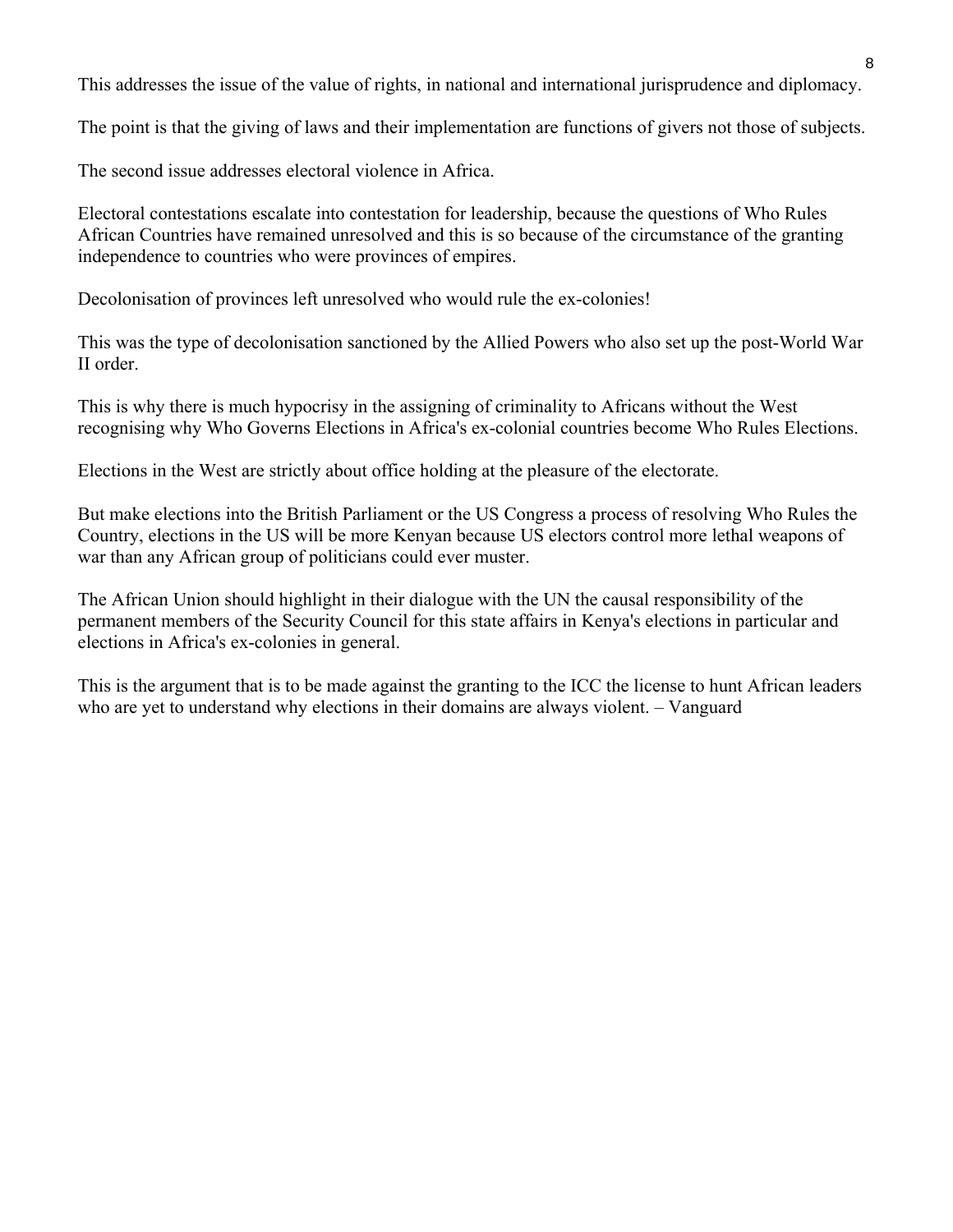## The Independent

Friday, 14 June 2013

### **The globalisation of justice**

Military and guerrilla leaders, Presidents know they could face justice for crimes against humanity

When the International Criminal Tribunal for the former Yugoslavia (ICTY) was established by the United Nations Security Council 20 years ago, on May 25, 1993, many regarded it as a meaningless gesture.

At the time, the war in Bosnia was already more than a year old; the city of Sarajevo was under siege; tens of thousands of civilian non-combatants had already died; and hundreds of thousands had been forcibly displaced.



The Bosnian Serbs – and their supporters in Serbia – seemed to be winning the war, while the UN made no provision for taking into custody those charged with ordering or carrying out atrocities. Indeed, some saw the creation of the ICTY as a poor substitute for the military intervention that was needed to halt the slaughter.

For a long time, that cynical response seemed to be justified. The ICTY was slow in getting off the ground. It took the UN 14 months to appoint a chief prosecutor. Another year passed before his office issued indictments against

high-ranking figures responsible for major crimes. By then, the massacre of about 8,000 Muslim men and boys at Srebrenica, the largest mass killing in Europe since World War II, had already taken place.

But, though some aspects of the ICTY's performance merit criticism, its overall performance and achievements over the last two decades have made it a great success. That success is twofold: the tribunal's achievements with respect to the former Yugoslavia, and its impact worldwide on ending impunity for war crimes, crimes against humanity, and genocide.

As for the former Yugoslavia, the ICTY eventually obtained custody of all whom it indicted, except those who died in the interim. It has conducted fair trials and has provided a meaningful appellate process that has led to significant convictions and equally significant acquittals.

Its work has paved the way for the establishment of local courts in Serbia, Croatia, and Bosnia that have supplemented its work. By now, hundreds of those responsible for atrocities in the former Yugoslavia in the wars of the 1990's have been held accountable and have served – or are still serving – judicially ordered prison sentences.

The impact of the ICTY worldwide has been multifaceted. It has fostered the establishment of additional ad hoc international criminal courts with jurisdiction over such countries as Rwanda, Sierra Leone, Cambodia, and Lebanon.

It also provided impetus to the establishment of the International Criminal Court, while encouraging prosecutors in many countries to charge senior officials and guerrilla leaders for war crimes and bring them to trial in national courts.

The recent trial and conviction, in a national court, of former Guatemalan President General Efraín Ríos Montt on charges of genocide and crimes against humanity is only the latest blow against the impunity that previously protected high officials responsible for atrocities.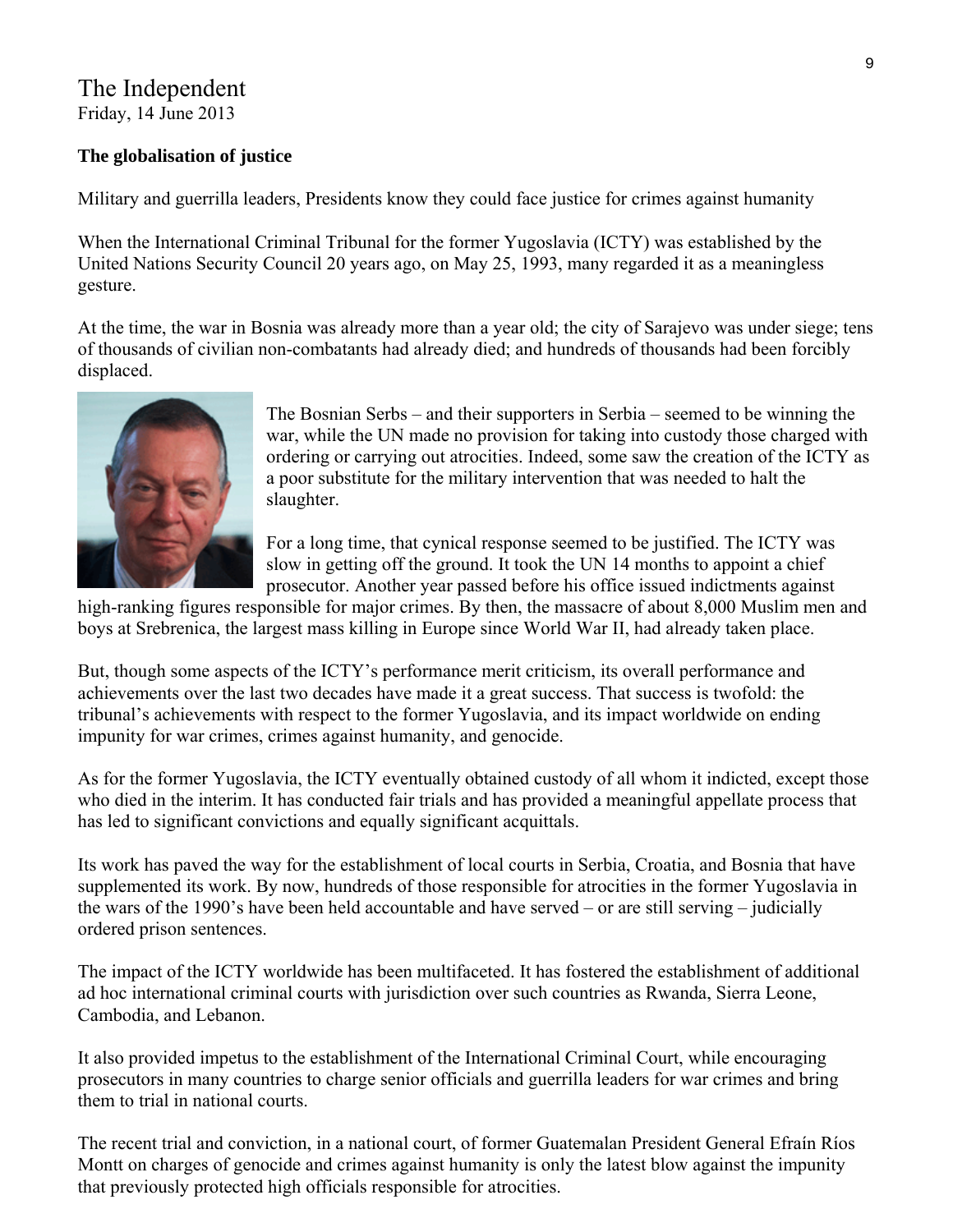Though the conviction has since been overturned by Guatemala's Constitutional Court, Ríos Montt joins dozens of former heads of state and government leaders who have been prosecuted for gross abuses of human rights since the ICTY was established.

But, despite the achievements of the past 20 years, the movement for international justice is still in its infancy. Inevitably, mistakes have been made. Even so, the 20th anniversary of the establishment of the ICTY is worth celebrating, because the movement it has led has forced military commanders, guerrilla leaders, and heads of state around the world to take into account the possibility that they will face justice if crimes against humanity are committed on their watch.

To that extent, the ICTY has done more than bring a measure of justice to victims and survivors in the former Yugoslavia. It has also contributed to the prevention of injustice in contexts far removed from the Balkans.

Aryeh Neier, President Emeritus of the Open Society Foundations and a founder of Human Rights Watch, is the author of Taking Liberties: Four Decades in the Struggle for Rights.

- See more at: http://www.independent.co.ug/column/comment/7894?task=view#sthash.j26m3yhi.dpuf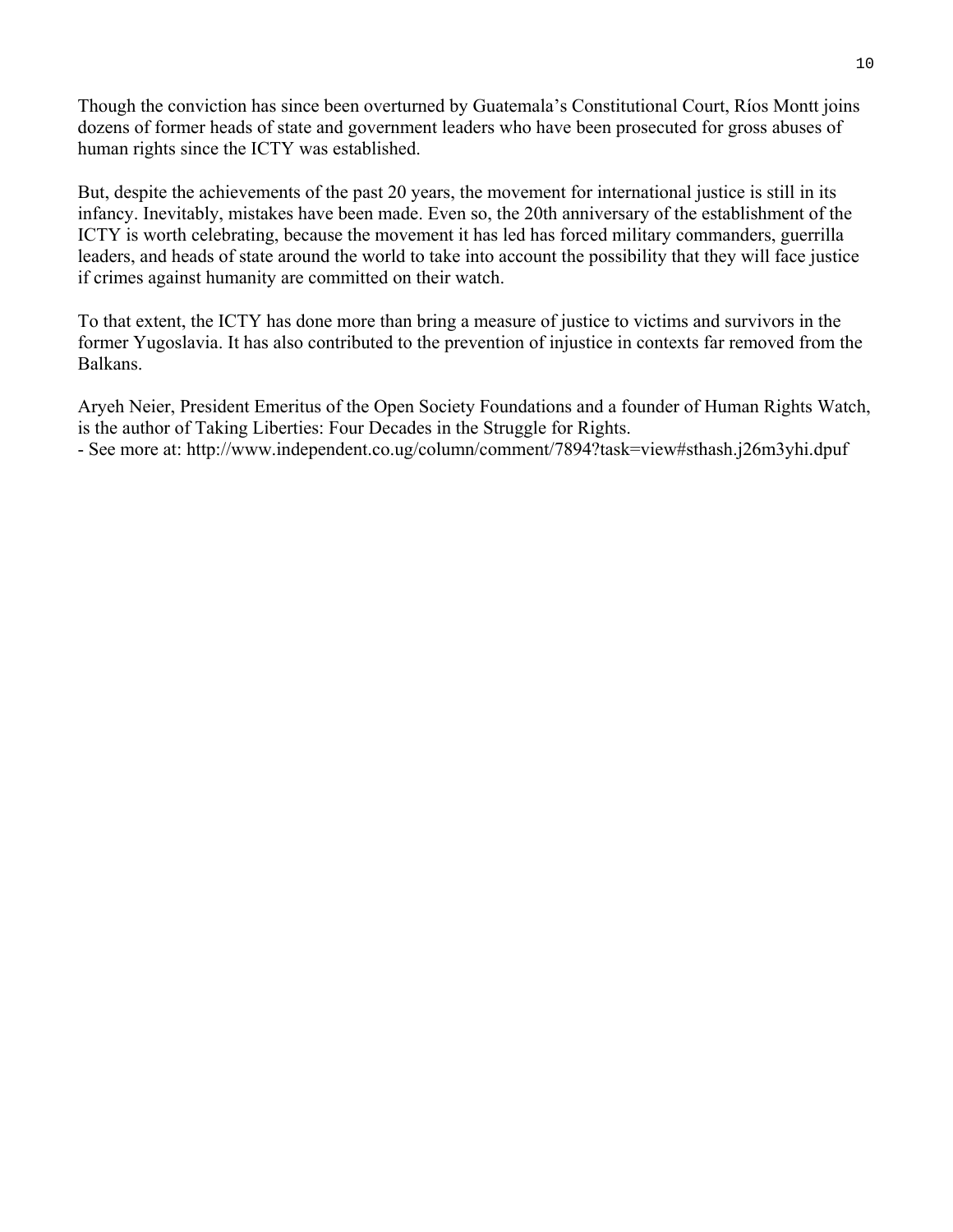### **Rwanda: ICTR Judge Accused of Letting Top Suspects Free**

By Frank Kanyesigye

The president of the International Criminal Tribunal for Rwanda (ICTR) Appeals Chamber, Theodor Meron, has over the years exerted undue influence on trial judges to let high-profile war crimes suspects go free, a Danish judge has said.

Frederik Harhoff's criticism, contained in a five-page confidential letter that leaked last week, also alludes to top suspects in the 1994 Genocide against the Tutsi.

The letter, whose content has since been published in Danish media, was addressed to 56 people, including several lawyers.

Harhoff, a Danish judge who sits on the International Criminal Tribunal for the former Yugoslavia (ICTY) trial panel, said Meron, an American, has been exerting "persistent and intense" pressure on his fellow judges to allow high-profile suspects go free.

Meron, who also presides over the Appeals Chamber of ICTY, earlier this year sparked controversy after a panel he led overturned guilty convictions of two former cabinet ministers in the genocidal regime of Juvenal Habyarimana.

In February 2013, Justin Mugenzi, who headed the trade ministry, and Prosper Mugiraneza, of public services, were controversially acquitted on appeal. An ICTR Trial Chamber had on September 30, 2011, found both men guilty of conspiracy to commit genocide and direct public incitement to commit genocide and sentenced each to 30 years in prison.

### **Manipulating judges:**

In the letter, Harhoff scrutinises and criticises a series of judgements acquitting Serbian and Croatian leaders. He said Meron manipulated the acquittal of Croatia's Gen. Ante Gotovina and Momčilo Perišić, former Chief of the General Staff of the Yugoslav Army.

In 2011, Gotovina was sentenced to 24 years in prison for war crimes and crimes against humanity charges. He was accused of seeking the "permanent removal of the ethnic Serb population from the Krajina region" during the war for Croatia's independence in 1995.

Perišić was found guilty by a majority of the Trial Chamber of aiding and abetting murders, inhumane acts, persecutions on political, racial or religious grounds, and attacks on civilians between August 1993 and November 1995 in Sarajevo and Srebrenica.

The Danish judge's criticism amounts to a severe and dramatic accusation against the tribunal as a whole.

"The most recent of these judgments have occasioned a deep professional and moral dilemma for me, one that I have never before experienced. The worst of it is the suspicion that some of my colleagues have been exposed to short-term political pressure and this completely changes the premises of my work to serve the principles of justice and reason," Harhoff writes in the letter.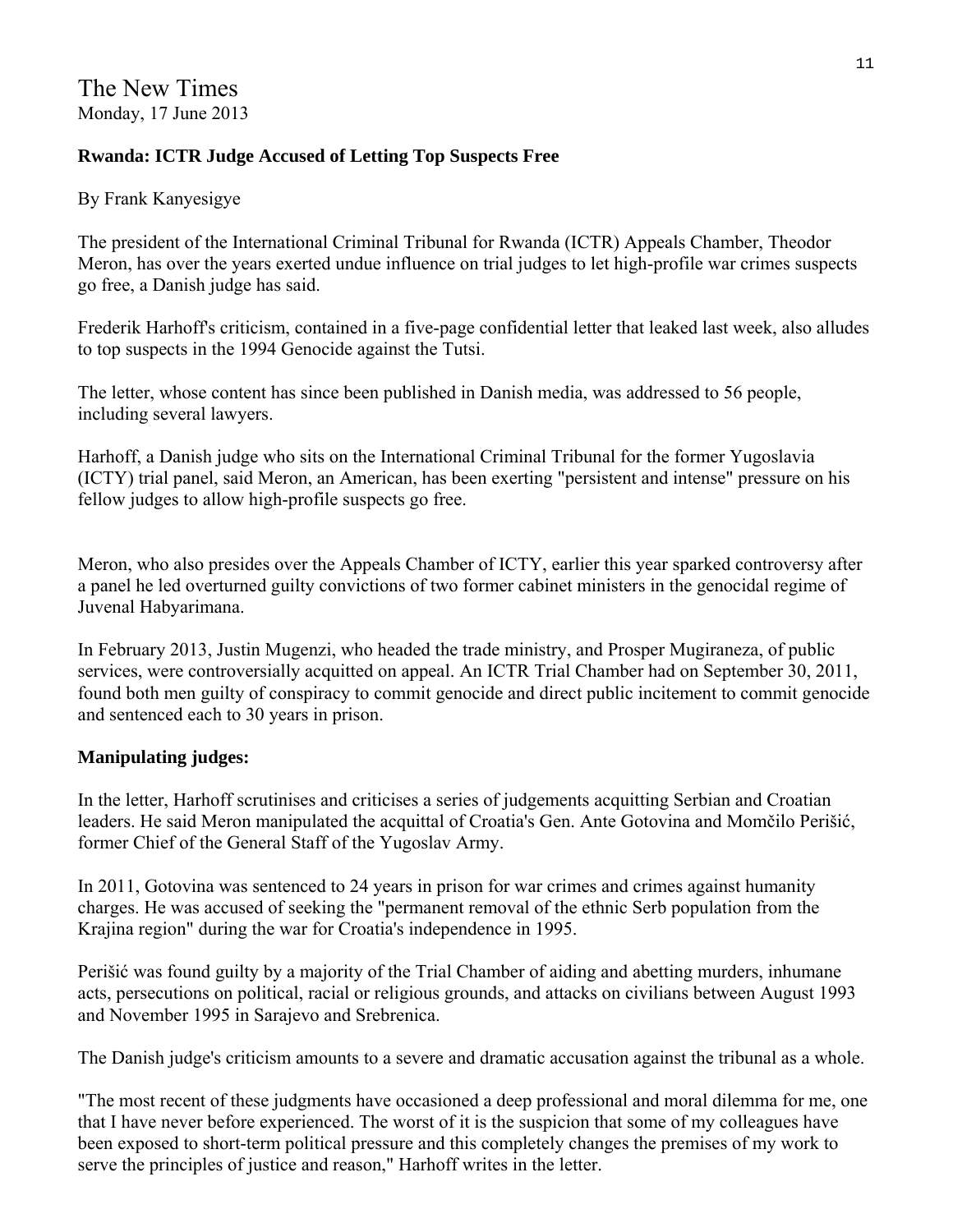Harhoff has also worked at the Tanzania-based ICTR as a senior legal officer.

### **Rwanda reacts:**

Speaking to The New Times at the weekend, Martin Ngoga, the Prosecutor General, said: "Unintentional as it is, what this judge has revealed is extremely shocking and surprising. It gives us a picture of what has been happening in the deliberation rules of the tribunal. The sad part of it is that the judge is only concerned with the cases in the Balkans and not Rwanda."

Ngoga added: "We all know that there have been acquittals with regard to Rwandan cases that were equally controversial. The silence about the Rwandan cases is questionable."

He said the resolution leaves a lot to be desired about the credibility of the court.

"They have to consider the status quo if future cases are to be decided in a credible way and if the tribunal is concerned with its legacy," the Prosecutor-General said.

Presently operating at a biannual budget of nearly \$250 million, the ICTR was established in 1994 to prosecute persons responsible for Genocide and other serious violations of international humanitarian law committed in Rwanda or in neighbouring States in 1994.

The court has completed 72 cases with 10 of them being acquittals, while 17 are pending appeals. It is slated to close down in 2014.

So far, six former ministers who served on the interim government, led by Jean Kambanda, have been acquitted, despite a detailed guilty plea entered by Kambanda on the role of his government in the Genocide.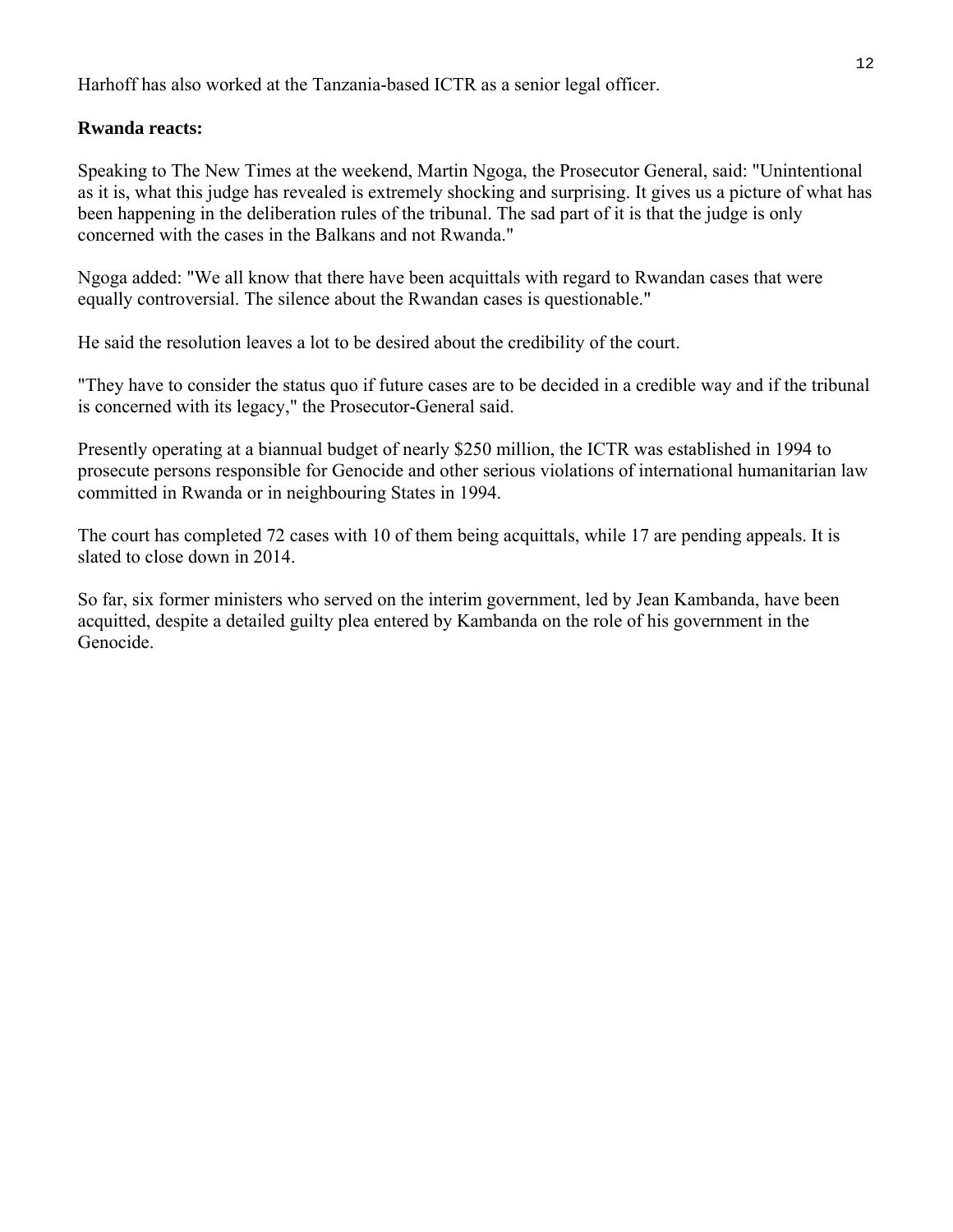# The Daily Star (Lebanon)

Monday, 17 June 2013

### **Don't dismiss ex-Yugoslavia tribunal so readily**

### By Aryeh Neier

When the International Criminal Tribunal for the former Yugoslavia was established by the United Nations Security Council over 20 years ago, on May 25, 1993, many regarded the move as a meaningless gesture. At the time, the war in Bosnia was already more than a year old; the city of Sarajevo was under siege; tens of thousands of civilian noncombatants had already died from the fighting; and hundreds of thousands had been displaced.The Bosnian Serbs – and their supporters in Serbia – seemed to be winning the war, while the United Nations made no provision for taking into custody those who had been charged with ordering or carrying out the atrocities. Indeed, some saw the creation of the ICTY as a poor substitute for the military intervention that was seen as needed to halt the slaughter that was taking place.

For a long time, that cynical response seemed to be justified. The ICTY was slow in getting off the ground. It took the United Nations 14 months to appoint a chief prosecutor for the institution. Another year passed before his office began issuing indictments against high-ranking figures who had been responsible for major crimes. By then, the massacre of about 8,000 Muslim men and boys in the Bosnian town of Srebrenica, which was the largest mass killing in Europe since World War II, had already taken place.

But, though some aspects of the ICTY's performance merit criticism, the overall performance and achievements of the institution over the last two decades have made it a great success. That success has been twofold: there was, first, the tribunal's achievements with respect to the former Yugoslavia; and second, its impact worldwide on ending impunity for war crimes, crimes against humanity and genocide.

When it comes to the former Yugoslavia, the ICTY eventually obtained custody of all those whom it had indicted, except those who had died in the interim. It conducted fair trials and has provided a meaningful appellate process that has led to significant convictions and equally significant acquittals. The tribunal's work has paved the way for the establishment of local courts in Serbia, Croatia, and Bosnia that have supplemented its work. By now, hundreds of those responsible for atrocities in the former Yugoslavia in the wars of the 1990s have been held accountable and have served – or are in the process of serving – judicially ordered prison sentences.

The impact of the ICTY worldwide has been multifaceted. The tribunal has fostered the establishment of additional ad hoc international criminal courts with jurisdiction over such countries as Rwanda, Sierra Leone, Cambodia and Lebanon (for the assassination of the former prime minister, Rafik Hariri). It also provided impetus to the establishment of the International Criminal Court, while also encouraging prosecutors in many countries to charge senior officials and guerrilla leaders for war crimes and bring them to trial in national courts.

The recent trial and conviction, in a national court, of the former president of Guatemala, Gen. Efrain Rios Montt, on charges of genocide and crimes against humanity was the latest blow against the impunity that previously protected high officials who were responsible for atrocities. Though the conviction has since been overturned by Guatemala's Constitutional Court, Rios Montt joins dozens of former heads of state and leaders who have been prosecuted for gross abuses of human rights since the ICTY was established.

But, despite the achievements of the past 20 years, the movement for international justice is still in its infancy. Inevitably, mistakes have been made. Even so, the 20th anniversary of the establishment of the ICTY is one worth celebrating, because the movement it has led has forced military commanders,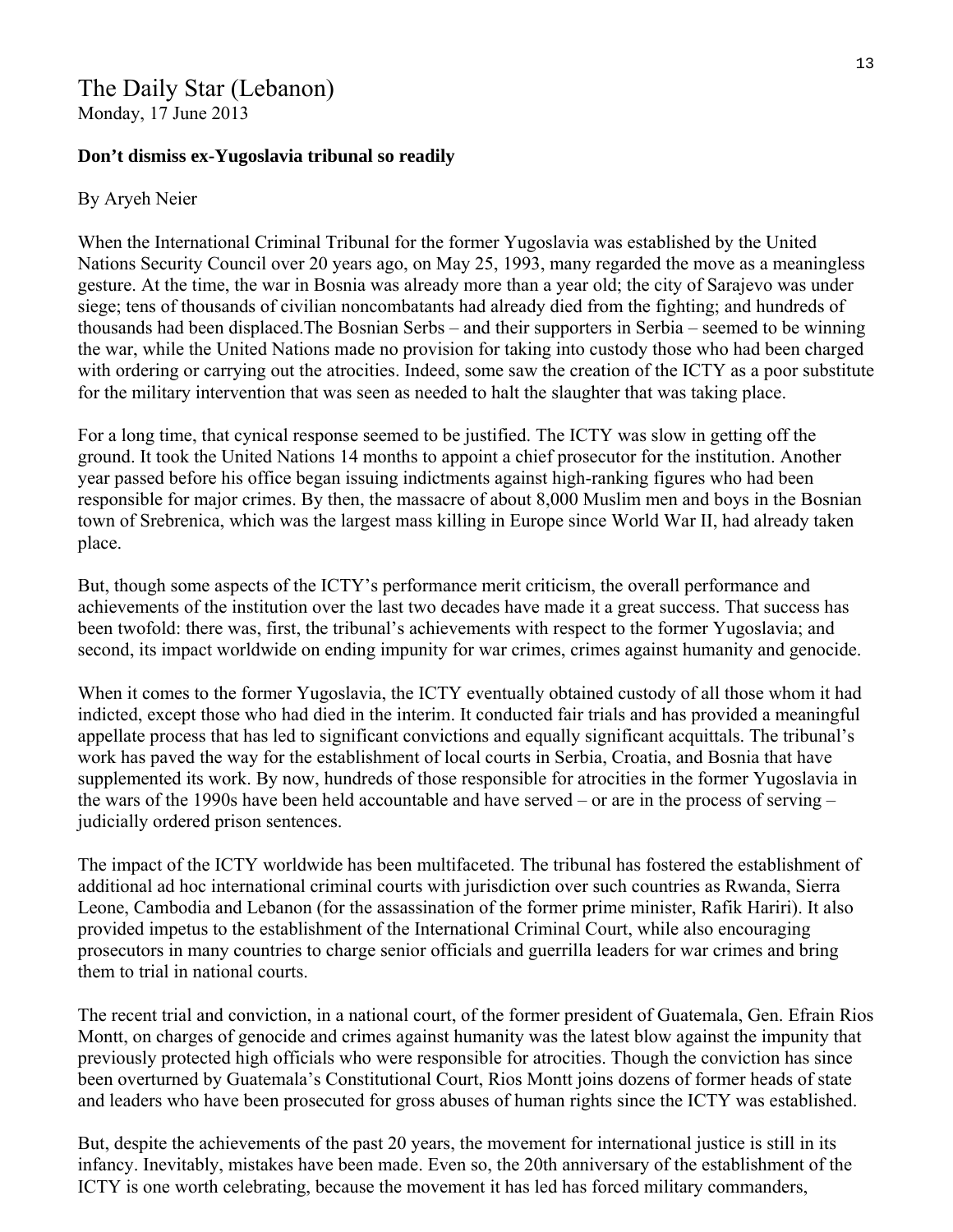guerrilla leaders and heads of state around the world to take into account the possibility that they will face justice if crimes against humanity are committed on their watch.

To that extent, the ICTY has done more than bring a measure of justice to victims and survivors in the former Yugoslavia. It has also contributed to the prevention of injustice in contexts that are far removed from the Balkans.

*Aryeh Neier, president emeritus of the Open Society Foundations and a founder of Human Rights Watch, is the author of "Taking Liberties: Four Decades in the Struggle for Rights." THE DAILY STAR publishes this commentary in collaboration with Project Syndicate © (www.project-syndicate.org).*